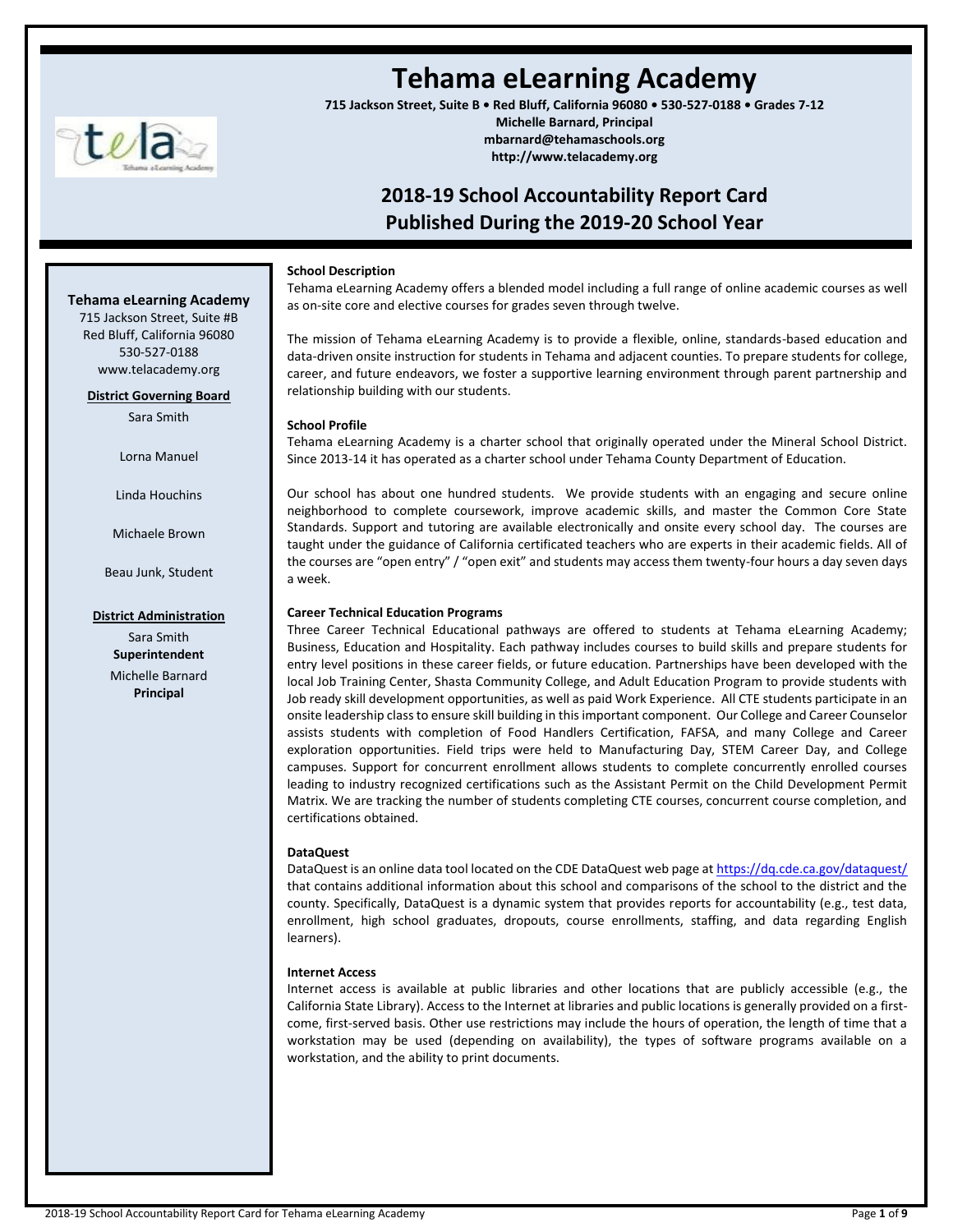## **About the SARC**

By February 1 of each year, every school in California is required by state law to publish a School Accountability Report Card (SARC). The SARC contains information about the condition and performance of each California public school. Under the Local Control Funding Formula (LCFF) all local educational agencies (LEAs) are required to prepare a Local Control and Accountability Plan (LCAP), which describes how they intend to meet annual school-specific goals for all pupils, with specific activities to address state and local priorities. Additionally, data reported in an LCAP is to be consistent with data reported in the SARC.

- For more information about SARC requirements, see the California Department of Education (CDE) SARC web page at [https://www.cde.ca.gov/ta/ac/sa/.](https://www.cde.ca.gov/ta/ac/sa/)
- For more information about the LCFF or LCAP, see the CDE LCFF web page at [https://www.cde.ca.gov/fg/aa/lc/.](https://www.cde.ca.gov/fg/aa/lc/)
- For additional information about the school, parents/guardians and community members should contact the school principal or the district office.

#### **2018-19 Student Enrollment by Grade Level**

| <b>Grade Level</b>      | <b>Number of Students</b> |
|-------------------------|---------------------------|
| Grade 7                 |                           |
| Grade 8                 | 13                        |
| Grade 9                 | 13                        |
| Grade 10                | 20                        |
| Grade 11                | 28                        |
| Grade 12                | 25                        |
| <b>Total Enrollment</b> | 101                       |

**2018-19 Student Enrollment by Group**

| <b>Group</b>                           | <b>Percent of Total Enrollment</b> |
|----------------------------------------|------------------------------------|
| American Indian or Alaska Native       | 4                                  |
| Asian                                  | $\mathcal{P}$                      |
| <b>Hispanic or Latino</b>              | 23.8                               |
| White                                  | 64.4                               |
| <b>Two or More Races</b>               | 5.9                                |
| <b>Socioeconomically Disadvantaged</b> | 81.2                               |
| <b>English Learners</b>                | 4                                  |
| <b>Students with Disabilities</b>      | 24.8                               |
| Foster Youth                           | 1                                  |
| <b>Homeless</b>                        | 9.9                                |

## **A. Conditions of Learning**

#### **State Priority: Basic**

The SARC provides the following information relevant to the State priority: Basic (Priority 1):

- Degree to which teachers are appropriately assigned and fully credentialed in the subject area and for the pupils they are teaching;
- Pupils have access to standards-aligned instructional materials; and • School facilities are maintained in good repair

| <b>Teacher Credentials for Tehama eLearning</b> | $17 - 18$ | 18-19 | 19-20 |
|-------------------------------------------------|-----------|-------|-------|
| <b>With Full Credential</b>                     | 4.5       |       |       |
| <b>Without Full Credential</b>                  |           |       |       |
| Teaching Outside Subject Area of Competence     |           |       |       |

| <b>Teacher Credentials for Tehama eLearning</b> | 17-18 | 18-19 | $19-20$ |
|-------------------------------------------------|-------|-------|---------|
| <b>IWith Full Credential</b>                    |       |       |         |
| <b>Without Full Credential</b>                  |       |       |         |
| Teaching Outside Subject Area of Competence     |       |       |         |

#### **Teacher Misassignments and Vacant Teacher Positions at Tehama eLearning Academy**

| <b>Indicator</b>                     | 17-18 | 18-19 | $19-20$ |
|--------------------------------------|-------|-------|---------|
| <b>Teachers of English Learners</b>  |       |       |         |
| <b>Total Teacher Misassignments*</b> |       |       |         |
| <b>Vacant Teacher Positions</b>      |       |       |         |

Note: "Misassignments" refers to the number of positions filled by teachers who lack legal authorization to teach that grade level, subject area, student group, etc.

\*Total Teacher Misassignments includes the number of Misassignments of Teachers of English Learners.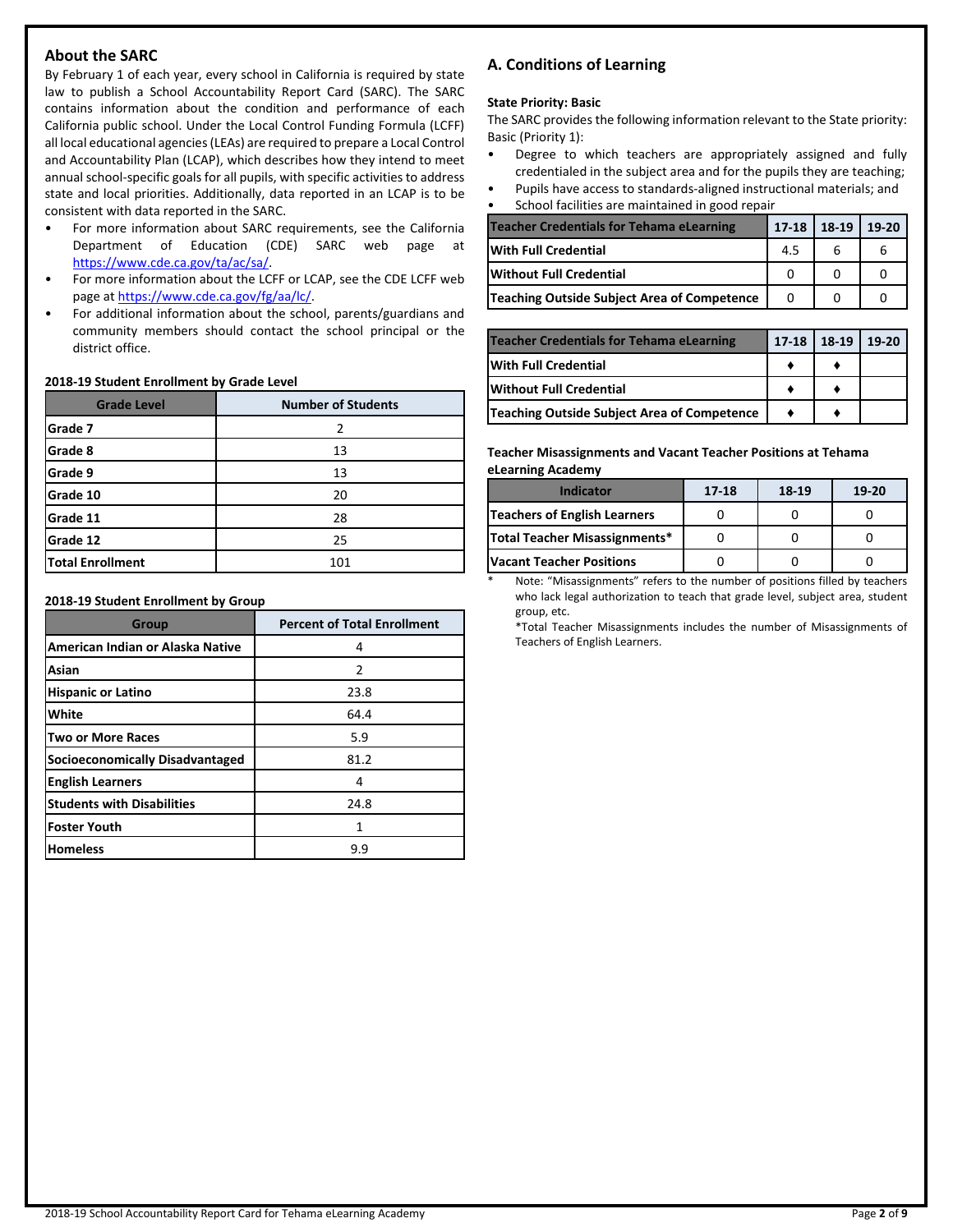## **Quality, Currency, Availability of Textbooks and Instructional Materials (School Year 2019-20)**

The current online curriculum consists of the following programs.

- 1. 1)Comprehend Curriculum online
- 2. 2) FYI Curriculum online
- 3. 3)Odysseyware online
- 4. 3)I-Ready Lessons online

For Onsite intervention lessons, we utilize Rewards Curriculum

## **Textbooks and Instructional Materials**

## **Year and month in which data were collected: October 2019**

| <b>Core Curriculum Area</b>         | <b>Textbooks and Instructional Materials/Year of Adoption</b>                                                                             |           |  |  |  |
|-------------------------------------|-------------------------------------------------------------------------------------------------------------------------------------------|-----------|--|--|--|
| <b>Reading/Language Arts</b>        | 1) Comprehend-2018/2019<br>2) Odyssey ware-2019/2020<br>3) iReady Lessons 2017/2018<br>4) Rewards-2019/2020                               |           |  |  |  |
|                                     | The textbooks listed are from most recent adoption:<br>Percent of students lacking their own assigned textbook:                           | Yes<br>0% |  |  |  |
| <b>Mathematics</b>                  | 1) Comprehend-2018/2019<br>2) Odyssey ware-2019/2020<br>3) iReady Lessons 2017/2018                                                       |           |  |  |  |
|                                     | The textbooks listed are from most recent adoption:<br>Percent of students lacking their own assigned textbook:                           | Yes<br>0% |  |  |  |
| <b>Science</b>                      | 1) Comprehend-2018/2019<br>2) Odyssey ware-2019/2020                                                                                      |           |  |  |  |
|                                     | The textbooks listed are from most recent adoption:<br>Percent of students lacking their own assigned textbook:                           | Yes<br>0% |  |  |  |
| <b>History-Social Science</b>       | 1) Comprehend-2018/2019<br>2) Odyssey ware-2019/2020                                                                                      |           |  |  |  |
|                                     | The textbooks listed are from most recent adoption:<br>Percent of students lacking their own assigned textbook:                           | Yes<br>0% |  |  |  |
| <b>Foreign Language</b>             | 1)Comprehend-2018/2019<br>The textbooks listed are from most recent adoption:<br>Percent of students lacking their own assigned textbook: | No.<br>0% |  |  |  |
| <b>Health</b>                       | 1) Comprehend-2018/2019<br>2) Odyssey ware-2019/2020                                                                                      |           |  |  |  |
|                                     | The textbooks listed are from most recent adoption:<br>Percent of students lacking their own assigned textbook:                           | Yes<br>0% |  |  |  |
| <b>Visual and Performing Arts</b>   | 1) Comprehend-2018/2019<br>2) Odyssey ware-2019/2020                                                                                      |           |  |  |  |
|                                     | The textbooks listed are from most recent adoption:<br>Percent of students lacking their own assigned textbook:                           | Yes<br>0% |  |  |  |
| <b>Science Laboratory Equipment</b> | Comprehend 2018/2019                                                                                                                      |           |  |  |  |
|                                     | The textbooks listed are from most recent adoption:<br>Percent of students lacking their own assigned textbook:                           | Yes<br>0% |  |  |  |

Note: Cells with N/A values do not require data.

#### **School Facility Conditions and Planned Improvements (Most Recent Year)**

Tehama eLearning Academy is a charter school which is located in Red Bluff, California. The 4,500 sq. ft. facility has four intermediate size offices and three small classrooms which are used by students and teachers. The school location is convenient for families and students and accessible by the county bus line.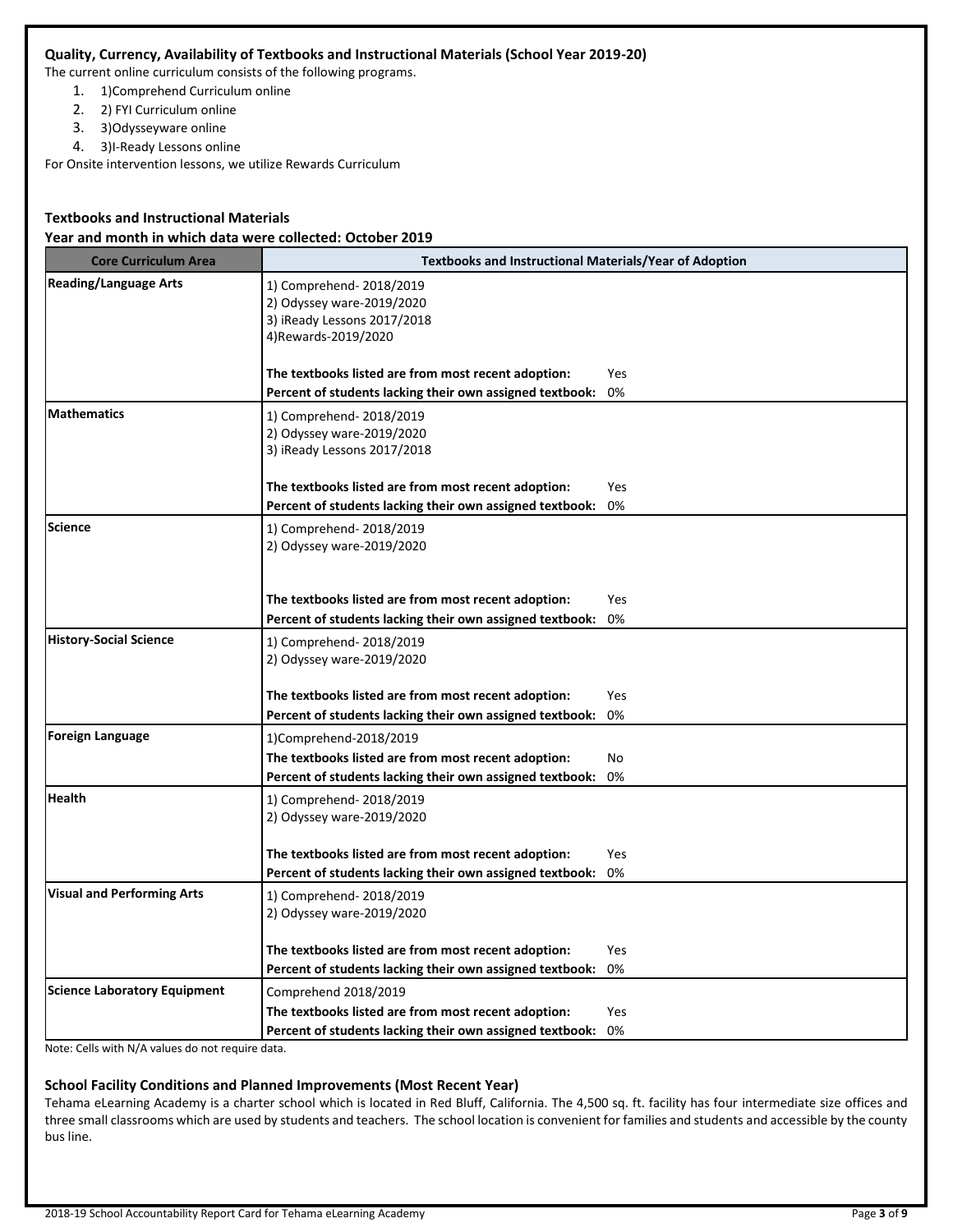The principal ensures that the cleaning and maintenance of the school is a priority. Custodial staff ensures the facility is cleaned on a nightly basis and maintenance staff respond in a timely manner when the need arises. The district has adopted cleaning standards for the school. A summary of these standards is available at the district office for review.

## **School Facility Good Repair Status (Most Recent Year) Year and month in which data were collected: November 2019**

| <b>System Inspected</b>                                                   | <b>Repair Status</b> | <b>Repair Needed and</b><br><b>Action Taken or Planned</b> |
|---------------------------------------------------------------------------|----------------------|------------------------------------------------------------|
| Systems:<br>Gas Leaks, Mechanical/HVAC, Sewer                             | Good                 |                                                            |
| Interior:<br><b>Interior Surfaces</b>                                     | Good                 |                                                            |
| <b>Cleanliness:</b><br>Overall Cleanliness, Pest/ Vermin Infestation      | Good                 |                                                            |
| <b>Electrical:</b><br>Electrical                                          | Good                 |                                                            |
| <b>Restrooms/Fountains:</b><br>Restrooms, Sinks/ Fountains                | Good                 |                                                            |
| Safety:<br>Fire Safety, Hazardous Materials                               | Good                 |                                                            |
| Structural:<br>Structural Damage, Roofs                                   | Good                 |                                                            |
| <b>External:</b><br>Playground/School Grounds, Windows/Doors/Gates/Fences | Good                 |                                                            |
| <b>Overall Rating</b>                                                     | Exemplary            |                                                            |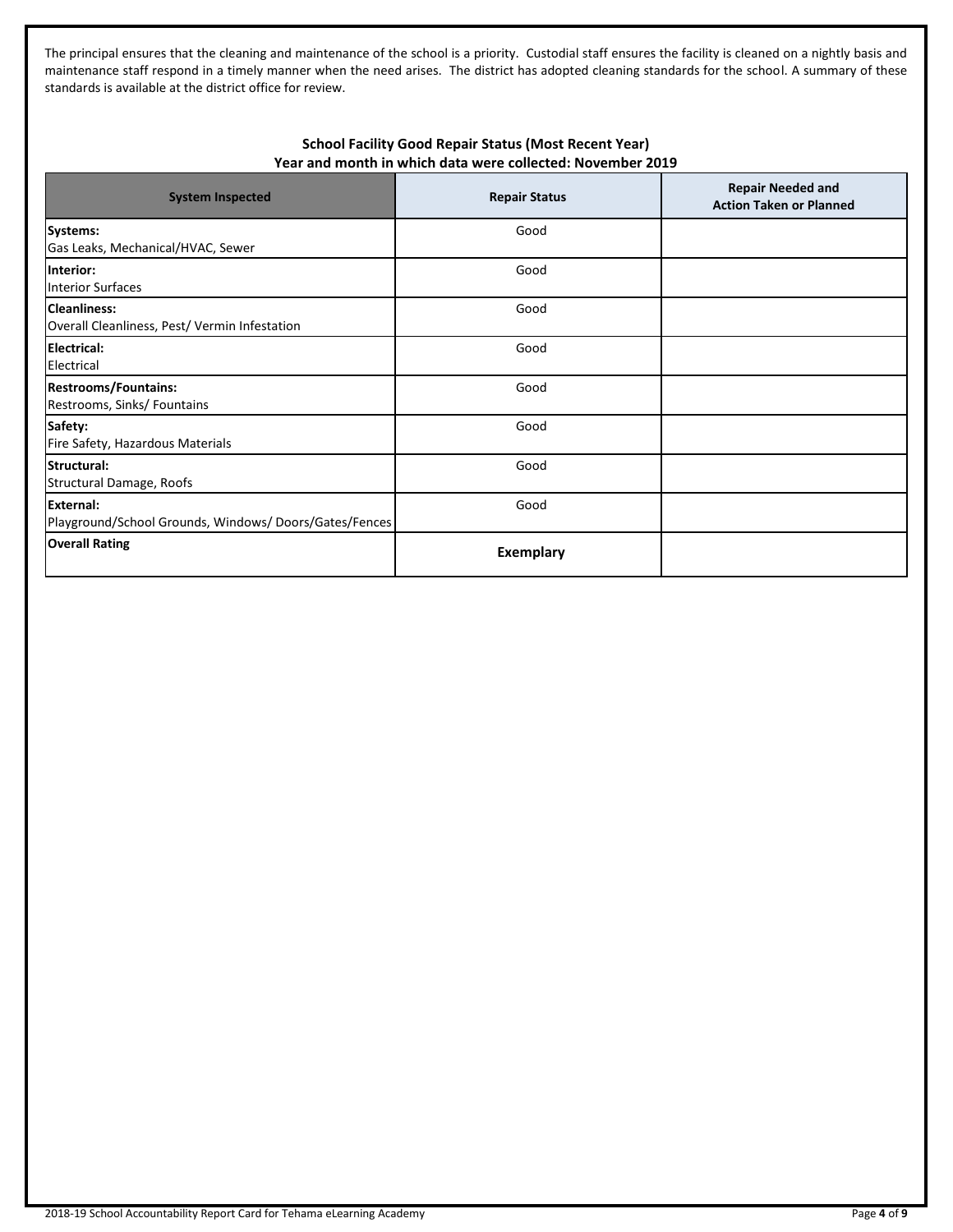## **B. Pupil Outcomes**

#### **State Priority: Pupil Achievement**

The SARC provides the following information relevant to the State priority: Pupil Achievement (Priority 4):

- **Statewide assessments** (i.e., California Assessment of Student Performance and Progress [CAASPP] System, which includes the Smarter Balanced Summative Assessments for students in the general education population and the California Alternate Assessments [CAAs] for English language arts/literacy [ELA] and mathematics given in grades three through eight and grade eleven. Only eligible students may participate in the administration of the CAAs. CAAs items are aligned with alternate achievement standards, which are linked with the Common Core State Standards [CCSS] for students with the most significant cognitive disabilities); and
- The percentage of students who have successfully completed courses that satisfy the requirements for entrance to the University of California and the California State University, or career technical education sequences or programs of study

## **CAASPP Test Results in ELA and Mathematics for All Students Grades Three through Eight and Grade Eleven**

**Percentage of Students Meeting or Exceeding the State Standard**

| <b>Subject</b> | <b>School</b><br>$17 - 18$ | <b>School</b><br>18-19 | <b>District</b><br>$17 - 18$ | <b>District</b><br>18-19 | <b>State</b><br>$17 - 18$ | <b>State</b><br>18-19 |
|----------------|----------------------------|------------------------|------------------------------|--------------------------|---------------------------|-----------------------|
| <b>ELA</b>     | 16                         | ٩                      | 33                           | 23                       | 50                        | 50                    |
| Math           | Д                          |                        | 19                           | 13                       | 38                        | 39                    |

Note: Percentages are not calculated when the number of students tested is ten or less, either because the number of students in this category is too small for statistical accuracy or to protect student privacy.

Note: ELA and mathematics test results include the Smarter Balanced Summative Assessment and the CAA. The "Percent Met or Exceeded" is calculated by taking the total number of students who met or exceeded the standard on the Smarter Balanced Summative Assessment plus the total number of students who met the standard (i.e., achieved Level 3–Alternate) on the CAAs divided by the total number of students who participated in both assessments.

#### **School Year 2018-19 CAASPP Assessment Results - English Language Arts (ELA) Disaggregated by Student Groups, Grades Three through Eight and Eleven**

| . .<br><b>Student Group</b>            | <b>Total</b><br><b>Enrollment</b> | <b>Number</b><br><b>Tested</b> | Percent<br><b>Tested</b> | Percent<br><b>Met or Exceeded</b> |
|----------------------------------------|-----------------------------------|--------------------------------|--------------------------|-----------------------------------|
| <b>All Students</b>                    | 46                                | 44                             | 95.65                    | 9.09                              |
| Male                                   | 24                                | 23                             | 95.83                    | 4.35                              |
| Female                                 | 22                                | 21                             | 95.45                    | 14.29                             |
| American Indian or Alaska Native       | --                                | $- -$                          | --                       | --                                |
| Asian                                  | $- -$                             | $- -$                          | $\hspace{0.05cm}$        | $- -$                             |
| <b>Hispanic or Latino</b>              | 12                                | 12                             | 100.00                   | 0.00                              |
| White                                  | 26                                | 24                             | 92.31                    | 12.50                             |
| <b>Two or More Races</b>               | --                                | $\overline{\phantom{a}}$       | --                       | $-$                               |
| <b>Socioeconomically Disadvantaged</b> | 39                                | 37                             | 94.87                    | 10.81                             |
| <b>English Learners</b>                | --                                | --                             | --                       | $- -$                             |
| <b>Students with Disabilities</b>      | 11                                | 11                             | 100.00                   | 9.09                              |
| <b>Homeless</b>                        | $- -$                             | --                             | --                       | $- -$                             |

Note: ELA test results include the Smarter Balanced Summative Assessment and the CAA. The "Percent Met or Exceeded" is calculated by taking the total number of students who met or exceeded the standard on the Smarter Balanced Summative Assessment plus the total number of students who met the standard (i.e., achieved Level 3–Alternate) on the CAAs divided by the total number of students who participated in both assessments.

## **CAASPP Test Results in Science for All Students Grades Five, Eight, and Ten**

#### **Percentage of Students Meeting or Exceeding the State Standard**

| <b>Subject</b> | <b>School</b> | <b>School</b> | <b>District</b> | <b>District</b> | <b>State</b> | <b>State</b> |
|----------------|---------------|---------------|-----------------|-----------------|--------------|--------------|
|                | $17 - 18$     | 18-19         | 17-18           | 18-19           | 17-18        | 18-19        |
| Science l      | N/A           | N/A           | N/A             | N/A             | N/A          | N/A          |

Note: Cells with N/A values do not require data.

Note: This is a placeholder for the California Science Test (CAST) which was administered operationally during the 2018-19 school year. However, these data are not available for inclusion in the 2018-19 SARC posting due February 1, 2020. These data will be included in the 2019-20 SARC posting due February 1, 2021.

#### **State Priority: Other Pupil Outcomes**

The SARC provides the following information relevant to the State priority: Other Pupil Outcomes (Priority 8):

• Pupil outcomes in the subject area of physical education

#### **2018-19 Percent of Students Meeting Fitness Standards**

| Grade<br>Level | 4 of 6 | 5 of 6 | 6 of 6 |
|----------------|--------|--------|--------|
|                | 9.1    | 4.5    | 9.1    |

Note: Percentages are not calculated and double dashes (--) appear in the table when the number of students tested is ten or less, either because the number of students in this category is too small for statistical accuracy or to protect student privacy.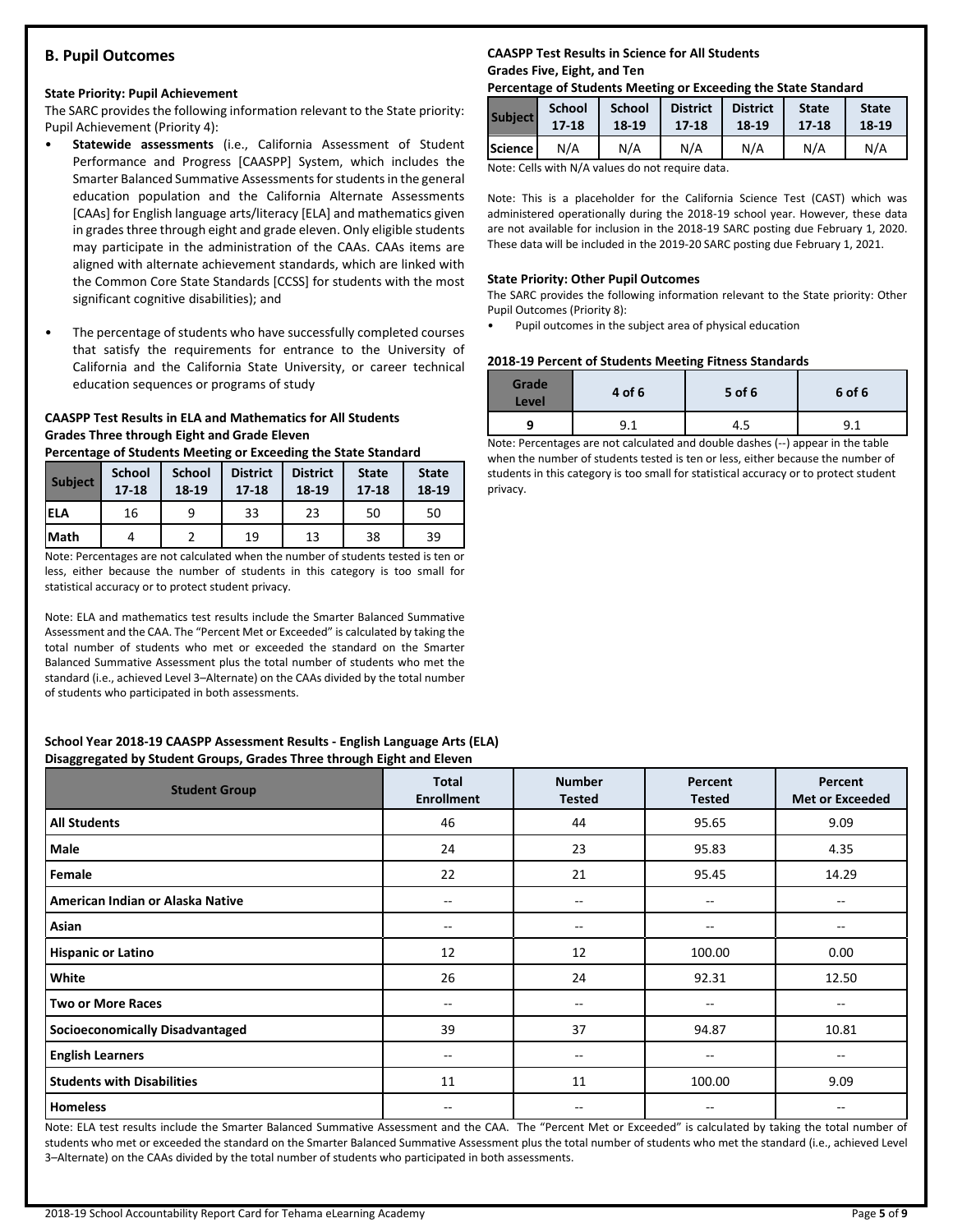Note: Double dashes (--) appear in the table when the number of students is ten or less, either because the number of students in this category is too small for statistical accuracy or to protect student privacy.

Note: The number of students tested includes all students who participated in the test whether they received a score or not; however, the number of students tested is not the number that was used to calculate the achievement level percentages. The achievement level percentages are calculated using only students who received scores.

## **School Year 2018-19 CAASPP Assessment Results - Mathematics**

**Disaggregated by Student Groups, Grades Three through Eight and Eleven**

| <b>Student Group</b>                   | <b>Total</b><br><b>Enrollment</b> | <b>Number</b><br><b>Tested</b>        | Percent<br><b>Tested</b> | Percent<br><b>Met or Exceeded</b> |
|----------------------------------------|-----------------------------------|---------------------------------------|--------------------------|-----------------------------------|
| <b>All Students</b>                    | 46                                | 44                                    | 95.65                    | 2.27                              |
| Male                                   | 24                                | 23                                    | 95.83                    | 4.35                              |
| Female                                 | 22                                | 21                                    | 95.45                    | 0.00                              |
| American Indian or Alaska Native       | $-$                               | $\overline{\phantom{a}}$              | --                       | --                                |
| Asian                                  | --                                | $\hspace{0.05cm}$ – $\hspace{0.05cm}$ | --                       | --                                |
| <b>Hispanic or Latino</b>              | 12                                | 12                                    | 100.00                   | 8.33                              |
| White                                  | 26                                | 24                                    | 92.31                    | 0.00                              |
| <b>Two or More Races</b>               | $- -$                             | $\hspace{0.05cm}$ – $\hspace{0.05cm}$ | --                       | --                                |
| <b>Socioeconomically Disadvantaged</b> | 39                                | 37                                    | 94.87                    | 2.70                              |
| <b>English Learners</b>                | --                                | $\hspace{0.05cm}$ – $\hspace{0.05cm}$ | --                       | --                                |
| <b>Students with Disabilities</b>      | 11                                | 11                                    | 100.00                   | 0.00                              |
| <b>Homeless</b>                        | --                                | --                                    | --                       | --                                |

Note: Mathematics test results include the Smarter Balanced Summative Assessment and the CAA. The "Percent Met or Exceeded" is calculated by taking the total number of students who met or exceeded the standard on the Smarter Balanced Summative Assessment plus the total number of students who met the standard (i.e., achieved Level 3–Alternate) on the CAAs divided by the total number of students who participated in both assessments.

Note: Double dashes (--) appear in the table when the number of students is ten or less, either because the number of students in this category is too small for statistical accuracy or to protect student privacy.

Note: The number of students tested includes all students who participated in the test whether they received a score or not; however, the number of students tested is not the number that was used to calculate the achievement level percentages. The achievement level percentages are calculated using only students who received scores.

## **C. Engagement**

#### **State Priority: Parental Involvement**

- The SARC provides the following information relevant to the State priority: Parental Involvement (Priority 3):
- Efforts the school district makes to seek parent input in making decisions for the school district and each school site

#### **Opportunities for Parental Involvement (School Year 2019-20)**

As each student is registered at Tehama eLearning Academy, a parent conference is held and a master agreement is signed. Parent-teacher conferences are offered each semester. Good communication is assured by weekly parent-teacher contact. Parent involvement is encouraged and parents have the opportunity to participate in the decision making process for both their students as well as the policies/procedures of the school. This parental input is facilitated by educational parent meetings at the school, bi-monthly Family Night, focus groups, parent surveys, parents attending Tehama eLearning Academy Governance Committee meetings, as well as the opportunity to meet with the principal at any time. A parent representative and a student representative serve as a voting member of the Governance Committee. Parents also serve on the school Safety Committee.

#### **State Priority: School Climate**

The SARC provides the following information relevant to the State priority: School Climate (Priority 6):

- Pupil suspension rates;
- Pupil expulsion rates; and
- Other local measures on the sense of safety.

#### **School Safety Plan**

Safety of students and staff is a primary concern of all staff at Tehama eLearning Academy. The school is always in compliance with all laws, rules, and regulations pertaining to hazardous materials, state earthquake standards. The School Site Safety Plan was last reviewed and updated during the Spring of 2019. Staff and students have received training on Active Shooter situations. All revisions to the school safety plan were communicated to both the classified and certificated staff. The school's disaster preparedness plan includes steps for ensuring student and staff safety during a disaster. Fire and disaster drills are conducted on a regular basis throughout the school year. Lock down drills and Active Shooter drills are held as needed. Students are supervised on school premises by certificated staff, classified staff, and the principal. The school utilizes a safety committee that meets quarterly to review safety needs and recommend safety policies to the school Governance Committee.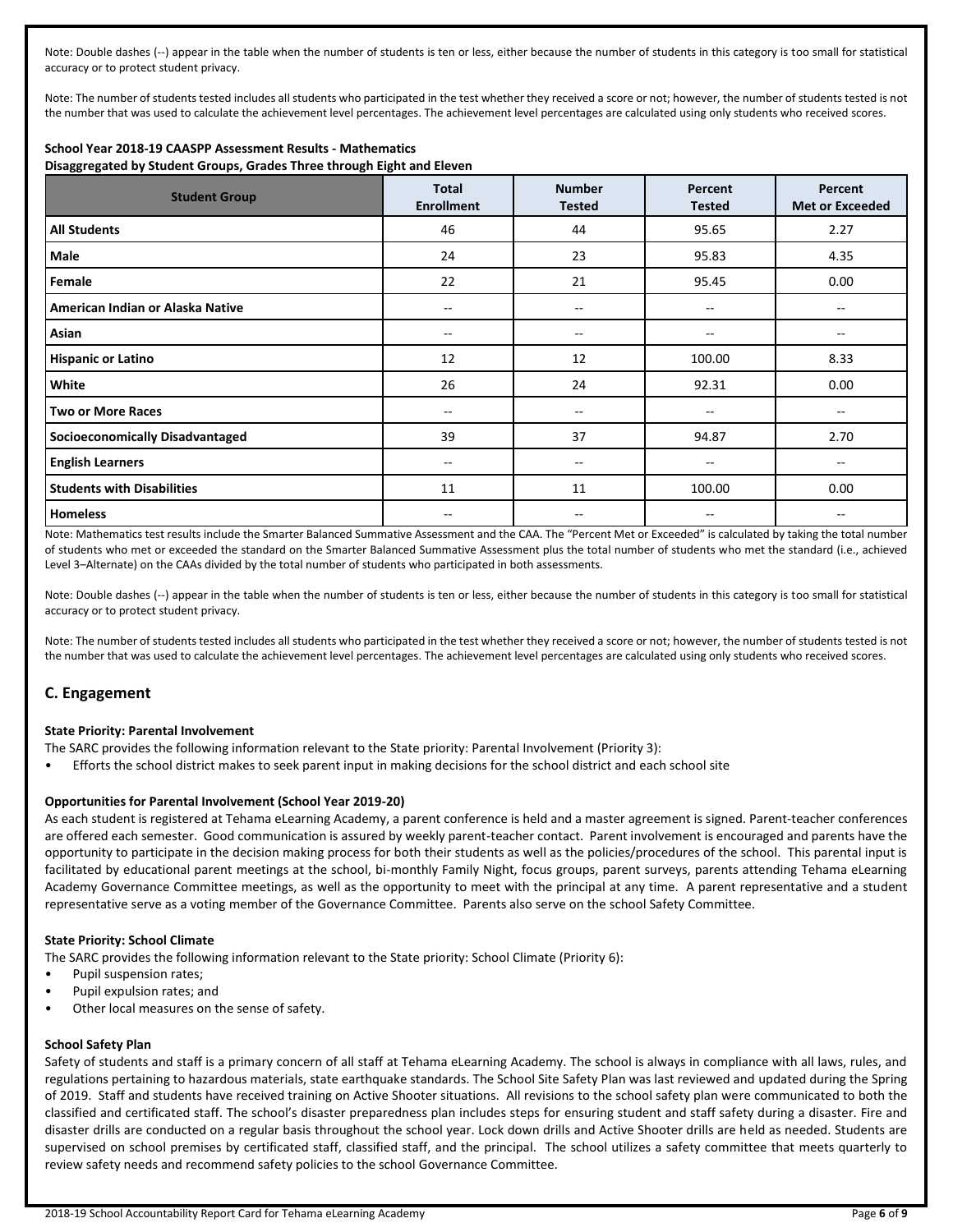There is a designated area for student drop off and pick up. Students and visitors are required to sign in and out at the main office when arriving and leaving campus.

| <b>Suspensions and Expulsions for the School</b> | 2016-17 | 2017-18 | 2018-19 |  |
|--------------------------------------------------|---------|---------|---------|--|
| <b>Suspensions Rate</b>                          | 0.0     | 0.0     | 0.0     |  |
| <b>Expulsions Rate</b>                           | 0.0     | 0.0     | 0.0     |  |

| <b>Suspensions and Expulsions for the District</b> | 2016-17 | 2017-18 | 2018-19 |
|----------------------------------------------------|---------|---------|---------|
| <b>Suspensions Rate</b>                            | 0.0     | 0.0     | 0.0     |
| <b>Expulsions Rate</b>                             | 0.0     | 0.0     | 0.0     |
|                                                    |         |         |         |
| <b>Suspensions and Expulsions for the State</b>    | 2016-17 | 2017-18 | 2018-19 |
| <b>Suspensions Rate</b>                            | 3.6     | 3.5     | 3.5     |
| <b>Expulsions Rate</b>                             |         | 0.1     |         |

#### **D. Other SARC Information**

The information in this section is required to be in the SARC but is not included in the state priorities for LCFF.

#### **Ratio of Academic Counselors to Pupils (School Year 2018-19)**

| . . | Ratio |
|-----|-------|
|     |       |

\* One Full Time Equivalent (FTE) equals one staff member working full time; one FTE could also represent two staff members who each work 50 percent of full time.

#### **Student Support Services Staff (School Year 2018-19)**

| <b>Title</b>                                               | <b>Number of Full-Time Equivalent</b><br>(FTE) |
|------------------------------------------------------------|------------------------------------------------|
| <b>Counselor (Social/Behavioral or Career Development)</b> |                                                |
| Library Media Teacher (Librarian)                          |                                                |
| Library Media Services Staff (Paraprofessional)            |                                                |
| Psychologist                                               |                                                |
| <b>Social Worker</b>                                       |                                                |
| <b>Nurse</b>                                               |                                                |
| Speech/Language/Hearing Specialist                         |                                                |
| <b>Resource Specialist (non-teaching)</b>                  |                                                |
| Other                                                      |                                                |

One Full Time Equivalent (FTE) equals one staff member working full time; one FTE could also represent two staff members who each work 50 percent of full time.

#### **Average Class Size and Class Size Distribution (Secondary)**

| <b>Subject</b>        | 2016-17<br>Average<br><b>Class</b><br><b>Size</b> | 2016-17<br># of<br>Classes*<br><b>Size</b><br>$1 - 22$ | 2016-17<br># of<br>Classes*<br><b>Size</b><br>$23 - 32$ | 2016-17<br># of<br>Classes*<br><b>Size</b><br>$33+$ | 2017-18<br>Average<br><b>Class</b><br><b>Size</b> | 2017-18<br># of<br>Classes*<br><b>Size</b><br>$1 - 22$ | 2017-18<br># of<br>Classes*<br><b>Size</b><br>$23 - 32$ | 2017-18<br># of<br>Classes*<br><b>Size</b><br>$33+$ | 2018-19<br>Average<br><b>Class</b><br><b>Size</b> | 2018-19<br># of<br>Classes*<br><b>Size</b><br>$1 - 22$ | 2018-19<br># of<br>Classes*<br><b>Size</b><br>23-32 | 2018-19<br># of<br>Classes*<br><b>Size</b><br>$33+$ |
|-----------------------|---------------------------------------------------|--------------------------------------------------------|---------------------------------------------------------|-----------------------------------------------------|---------------------------------------------------|--------------------------------------------------------|---------------------------------------------------------|-----------------------------------------------------|---------------------------------------------------|--------------------------------------------------------|-----------------------------------------------------|-----------------------------------------------------|
| English               | 6                                                 | 22                                                     |                                                         |                                                     | 5                                                 | 27                                                     |                                                         |                                                     | 3                                                 | 11                                                     |                                                     |                                                     |
| <b>Mathematics</b>    | 5                                                 | 24                                                     |                                                         |                                                     | 4                                                 | 30                                                     |                                                         |                                                     |                                                   | 11                                                     |                                                     |                                                     |
| <b>Science</b>        | 4                                                 | 16                                                     |                                                         |                                                     | 4                                                 | 22                                                     |                                                         |                                                     | 2                                                 | 6                                                      |                                                     |                                                     |
| <b>Social Science</b> | 4                                                 | 43                                                     |                                                         |                                                     | 4                                                 | 48                                                     |                                                         |                                                     | າ                                                 | 18                                                     |                                                     |                                                     |

\* Number of classes indicates how many classrooms fall into each size category (a range of total students per classroom). At the secondary school level, this information is reported by subject area rather than grade level.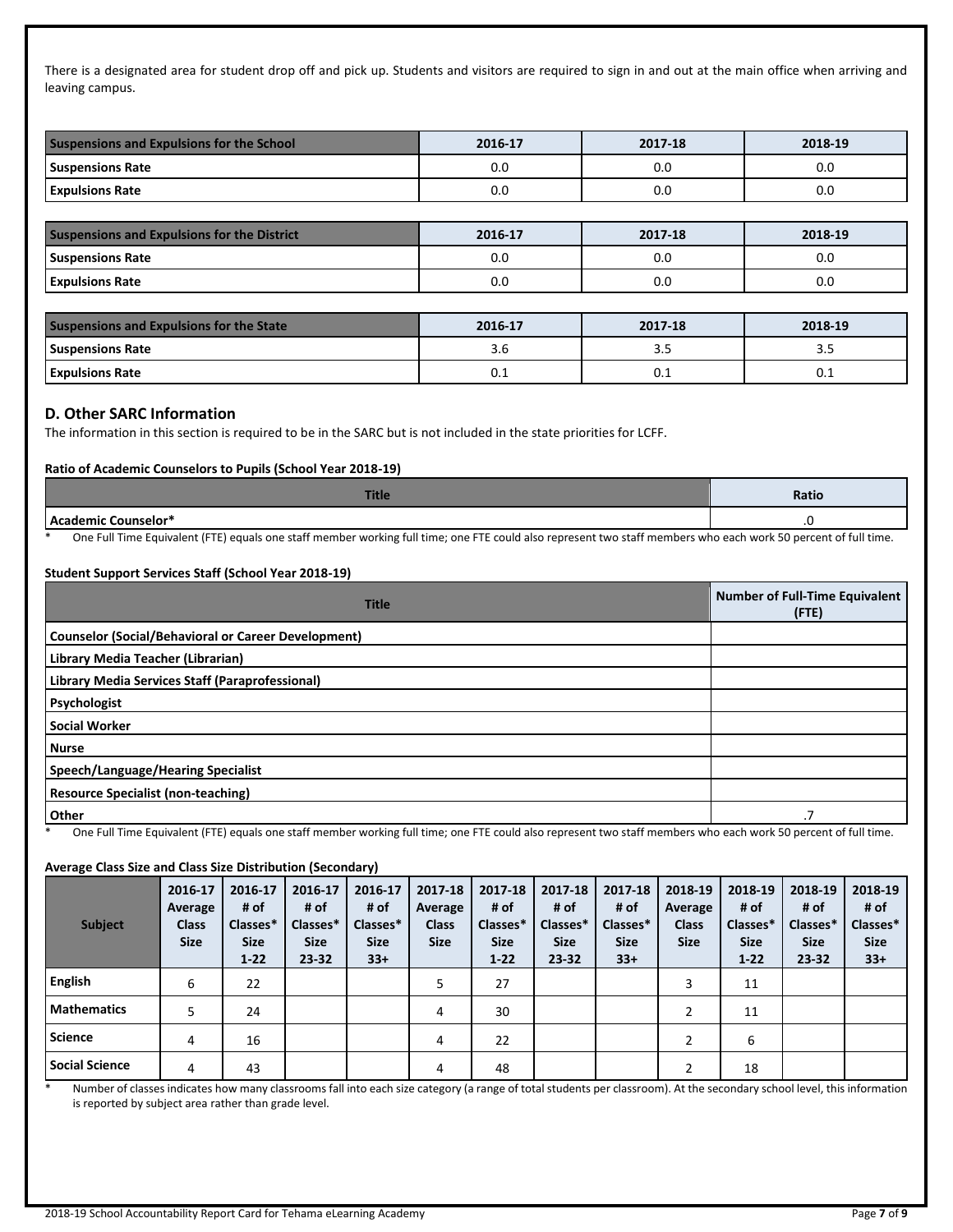#### **Professional Development provided for Teachers**

| <b>Measure</b>                                                                  | 2017-18 | 2018-19 | 2019-20 |
|---------------------------------------------------------------------------------|---------|---------|---------|
| Number of school days dedicated to Staff Development and Continuous Improvement |         |         |         |

Staff members build teaching skills and concepts by participating in many conferences and workshops throughout the school year, then sharing their experiences and knowledge with district colleagues. Topics for staff development include: technology and instruction, evaluating testing data, mathematics instruction, school safety, social and emotional learning and learning records management. Staff have attended conferences in Trauma informed practices, and NGSS Science Standards, History and Social Science, Professional Discourse, and English Language Development.

Staff meetings are held each Friday afternoon whereby individual student progress is discussed, staff participates in CCSS professional development opportunities, data is analyzed and school planning is discussed.

#### **FY 2017-18 Teacher and Administrative Salaries**

| Category                             | <b>District</b><br>Amount | <b>State Average for</b><br><b>Districts In Same</b><br>Category |
|--------------------------------------|---------------------------|------------------------------------------------------------------|
| <b>Beginning Teacher Salary</b>      |                           |                                                                  |
| <b>Mid-Range Teacher Salary</b>      |                           |                                                                  |
| <b>Highest Teacher Salary</b>        |                           |                                                                  |
| <b>Average Principal Salary (ES)</b> |                           |                                                                  |
| <b>Average Principal Salary (MS)</b> |                           |                                                                  |
| <b>Average Principal Salary (HS)</b> |                           |                                                                  |
| <b>Superintendent Salary</b>         |                           |                                                                  |

| <b>Percent of District Budget</b> | <b>District</b><br>Amount | <b>State Average for</b><br><b>Districts In Same</b><br>Category |  |
|-----------------------------------|---------------------------|------------------------------------------------------------------|--|
| <b>Teacher Salaries</b>           | ℅                         | %                                                                |  |
| <b>Administrative Salaries</b>    | ℅                         | ℅                                                                |  |

#### **FY 2017-18 Expenditures Per Pupil and School Site Teacher Salaries**

| Level              | <b>Total</b> | <b>Restricted</b> | <b>Unrestricted</b> | Average<br><b>Teacher</b><br>Salary |
|--------------------|--------------|-------------------|---------------------|-------------------------------------|
| <b>School Site</b> | 10449        | 1973.00           | 8476.00             | 57688.00                            |
| <b>District</b>    | N/A          | N/A<br>8476.00    |                     |                                     |
| <b>State</b>       | N/A          | N/A               | \$7,506.64          |                                     |

| <b>Percent Differences</b>                                    | <b>Unrestricted</b> | Average<br><b>Teacher</b><br>Salary |
|---------------------------------------------------------------|---------------------|-------------------------------------|
| <b>School Site/District</b>                                   | 0.0                 | 0.0                                 |
| <b>School Site/ State</b>                                     | 121                 |                                     |
| المقامل ومتنبهم والمستحار ومرباهين فالقار والمتنبية والمتوالة |                     |                                     |

Note: Cells with N/A values do not require data.

**The California Department of Education issued guidance to LEAs on August 1, 2018, regarding how to calculate school-level per-pupil expenditures that will be reported on 2018-19 report cards.**

For detailed information on salaries, see the CDE Certificated Salaries & Benefits webpage a[t www.cde.ca.gov/ds/fd/cs/.](http://www.cde.ca.gov/ds/fd/cs/)

#### **Types of Services Funded**

Tehama eLearning Academy budget funds direct instructional and counseling services to students, nursing services, and appropriate supplies and materials.

#### **Dropout Rate and Graduation Rate (Four-Year Cohort Rate)**

| <b>Rate for Tehama eLearning Academy</b> |      | 2015-16 2016-17 2017-18 |      |
|------------------------------------------|------|-------------------------|------|
| Dropout Rate                             | 14.3 |                         |      |
| l Graduation Rate                        | 85.7 | 66.7                    | 77.8 |
|                                          |      |                         |      |

| <b>Rate for Tehama eLearning Academy</b> |      | 2015-16 2016-17 2017-18 |      |
|------------------------------------------|------|-------------------------|------|
| Dropout Rate                             | 17.4 | 15                      |      |
| <b>Graduation Rate</b>                   | 82.6 | 57.5                    | 68.8 |

| <b>Rate for California</b> |      | 2015-16 2016-17 2017-18 |     |
|----------------------------|------|-------------------------|-----|
| <b>Dropout Rate</b>        | 9.7  | 9.1                     | 9.6 |
| <b>Graduation Rate</b>     | 83.8 | 82.                     | 83  |

For the formula to calculate the 2016-17 and 2017-18 adjusted cohort graduation rate, see the 2018-19 Data Element Definitions document located on the SARC web page a[t https://www.cde.ca.gov/ta/ac/sa/.](https://www.cde.ca.gov/ta/ac/sa/) 

## **Career Technical Education Participation**

| <b>Measure</b>                                                                                                 | <b>CTE Program</b><br>Participation |
|----------------------------------------------------------------------------------------------------------------|-------------------------------------|
| Number of pupils participating in CTE                                                                          |                                     |
| % of pupils completing a CTE program and earning<br>a high school diploma                                      |                                     |
| % of CTE courses sequenced or articulated between<br>the school and institutions of postsecondary<br>education |                                     |

**Courses for University of California (UC) and/or California State University (CSU) Admission**

| <b>UC/CSU Course Measure</b>                                                        | Percent |
|-------------------------------------------------------------------------------------|---------|
| 2018-19 Pupils Enrolled in Courses Required for<br><b>UC/CSU Admission</b>          | 9.9     |
| 2017-18 Graduates Who Completed All Courses<br><b>Required for UC/CSU Admission</b> |         |